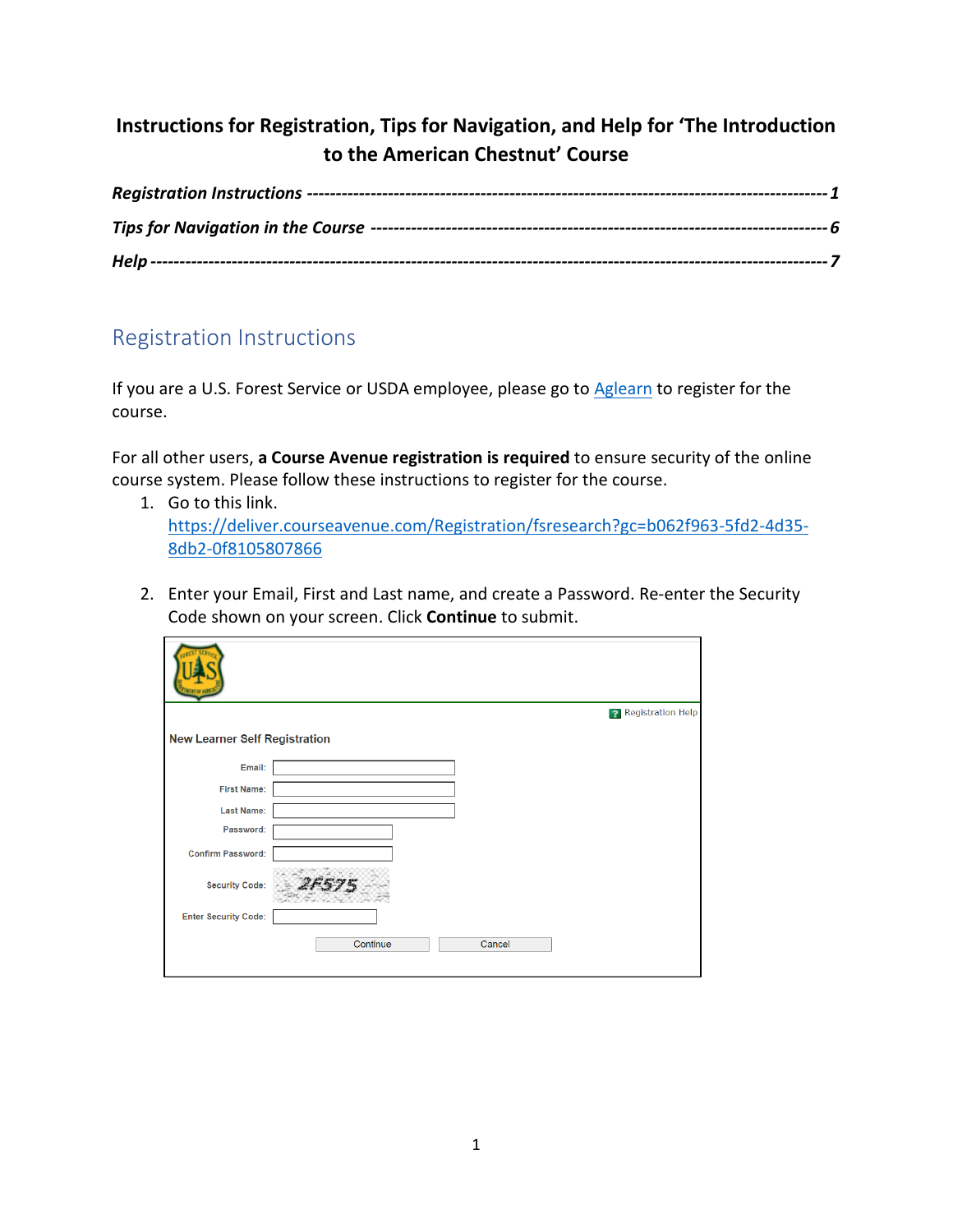3. You will receive an email confirmation on how to proceed. **Close** this browser window.



4. Check your email for a message from **"no-reply@courseavenue.com"** for instructions on completing your registration with the confirmation link. Click on the link provided to complete your registration.

| CourseAvenue Deliver: New User Registration Notice Inbox x                                                                                                                                                                                                                                         |  |  | Ø |  |
|----------------------------------------------------------------------------------------------------------------------------------------------------------------------------------------------------------------------------------------------------------------------------------------------------|--|--|---|--|
| no-reply@courseavenue.com<br>3:39 PM (3 minutes ago)<br>to me $\overline{z}$<br>Dear<br>You recently requested to register in CourseAvenue Deliver with your Organization: Forest Service, Southern Research Station.                                                                              |  |  |   |  |
| In order to complete the registration process, please click on the link below. This step is required to complete the registration process.<br>Click the confirmation link here:<br>https://deliver.courseavenue.com/CompleteRegistration.aspx?ID=3b526881-3074-44e9-bad4-e4264a4364c4&o=fsresearch |  |  |   |  |
| <h2>Welcome to the USDA Forest Service training on upland hardwoods</h2><br><p>For additional help, contact:</p>                                                                                                                                                                                   |  |  |   |  |
| <b>USDA Forest Service</b><br><p>Stacy Clark</p><br><p>Email: stacy.l.clark@usda.gov</p><br><p>Phone: 865-974-0932</p><br><p>Thank You!</p>                                                                                                                                                        |  |  |   |  |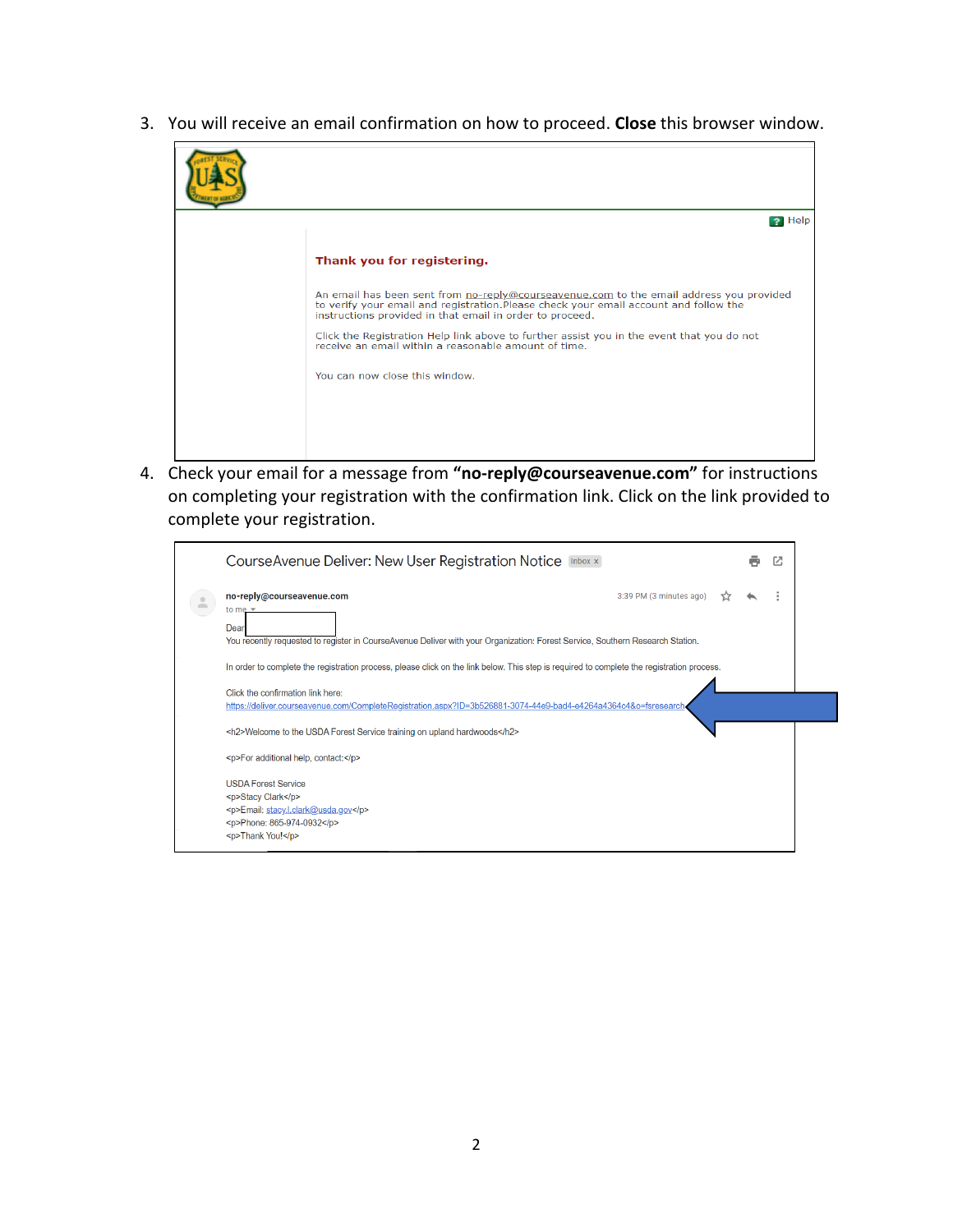5. Click on the underlined **'here'** or the **'Back to Login'** button to get to the log-in page.



6. Enter your User Name (your email) and your Password. Click Log In. **DO NOT** click Register.

|                                                                                            | ? Login Help |
|--------------------------------------------------------------------------------------------|--------------|
| <b>Welcome to CourseAvenue Deliver</b>                                                     |              |
| Enter your User Name and Password to log in.<br>A typical User Name is your email address. |              |
| User Name: smokeybear@gmail.com                                                            |              |
| Password:<br>                                                                              |              |
| Log In                                                                                     |              |
| Register                                                                                   |              |
| I Forgot My Password                                                                       |              |
|                                                                                            |              |
|                                                                                            |              |
|                                                                                            |              |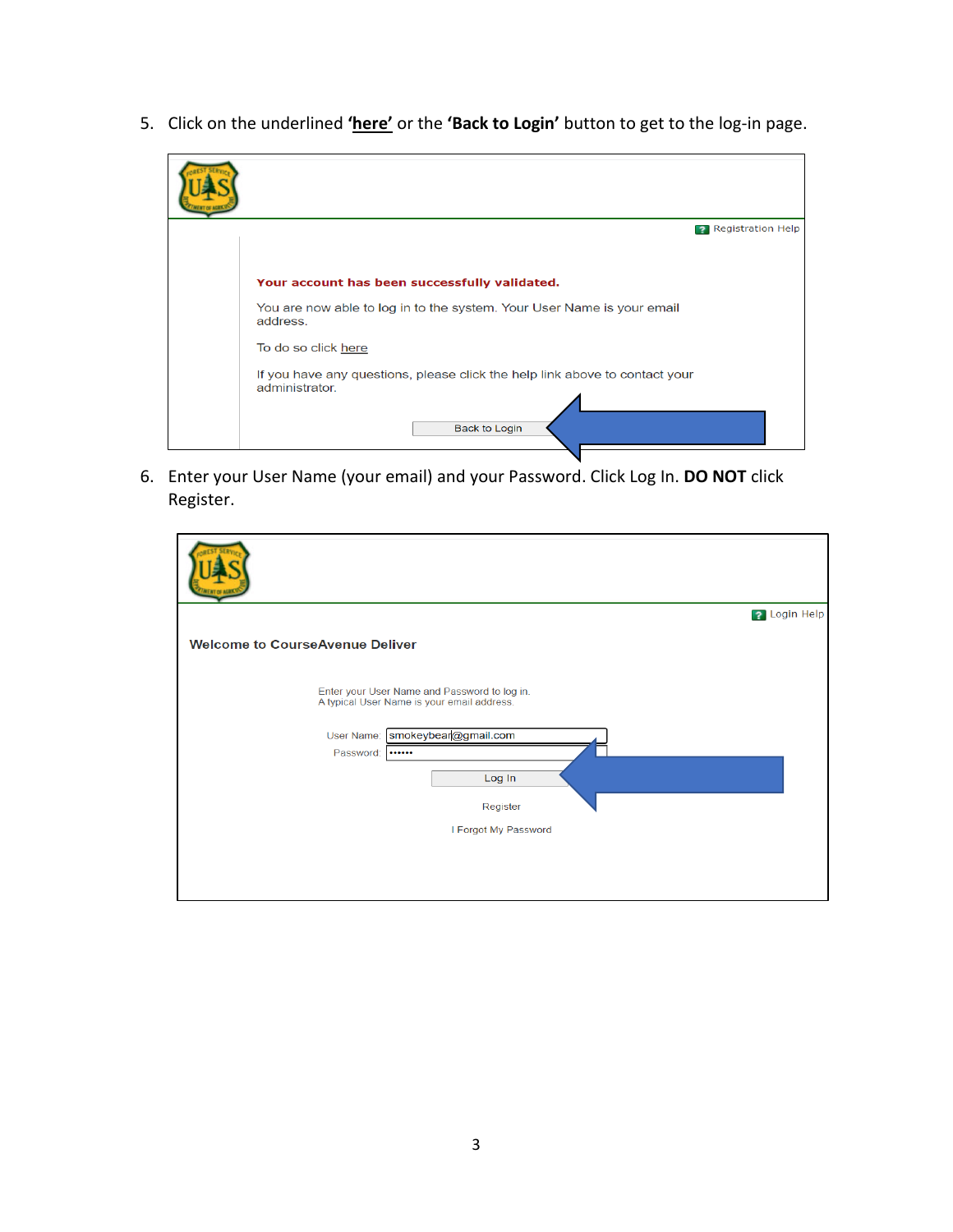7. Complete your registration by creating a Security Question (which can be used if you forget your password to log back into the course). Click **Save** to submit and **Continue** to go to the course. **DO NOT** fill in the Password fields again unless you want to change your password.

| Main Menu<br>$\overline{\mathbf{z}}$<br>n | Help                                                                     | Logout<br>$\rightarrow$ |
|-------------------------------------------|--------------------------------------------------------------------------|-------------------------|
| <b>Learner Profile</b>                    | * Your profile is incomplete. Please update the required fields.         |                         |
| Organization:                             | Forest Service, Southern Research Statior                                |                         |
| Login ID:                                 | smokeybear@gmail.com                                                     |                         |
| Email:                                    | smokeybear@gmail.com                                                     |                         |
| <b>First Name:</b>                        | Smokey                                                                   |                         |
| <b>Last Name:</b>                         | Bear                                                                     |                         |
| <b>Security Question:</b>                 | Choose<br>required Answer:<br>$\checkmark$                               | required                |
| Password:                                 | If you are not changing your password, leave the following fields blank. |                         |
| <b>Confirm Password:</b>                  |                                                                          |                         |
|                                           | <b>Save</b><br>Continue                                                  |                         |

8. Successful registration will take you to your "My Workbook" page. Select **Launch.** *You can test the Popup Blocker by clicking on the 'Start Here: Popup Blocker Test' to ensure the course will run correctly. Follow instructions to ensure popup blockers are disabled.*

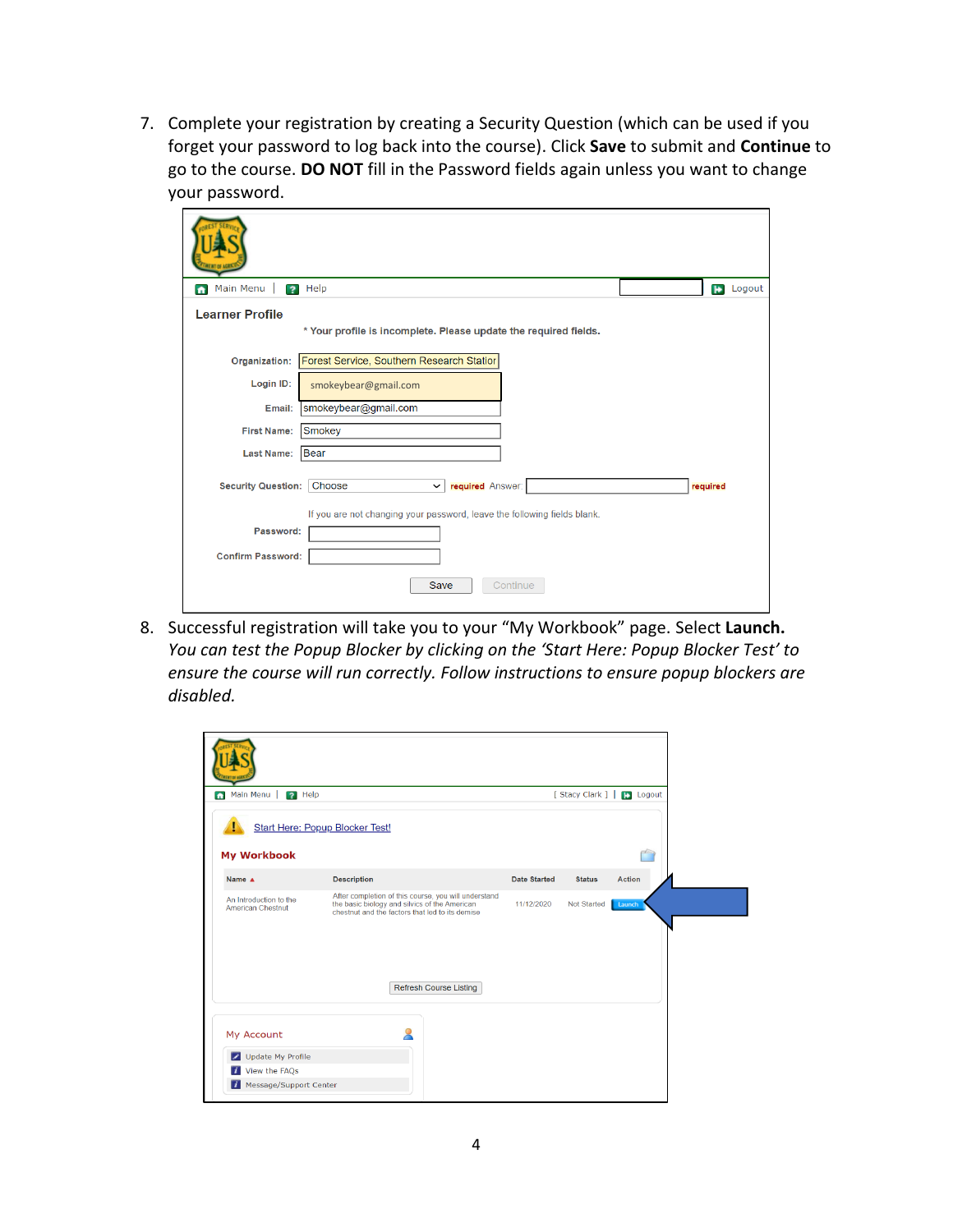9. Click **Start Course** to begin.



10. When you have completed the course, click **Print** to print or save your certificate if you would like a copy, and then click **Next** to end the course.

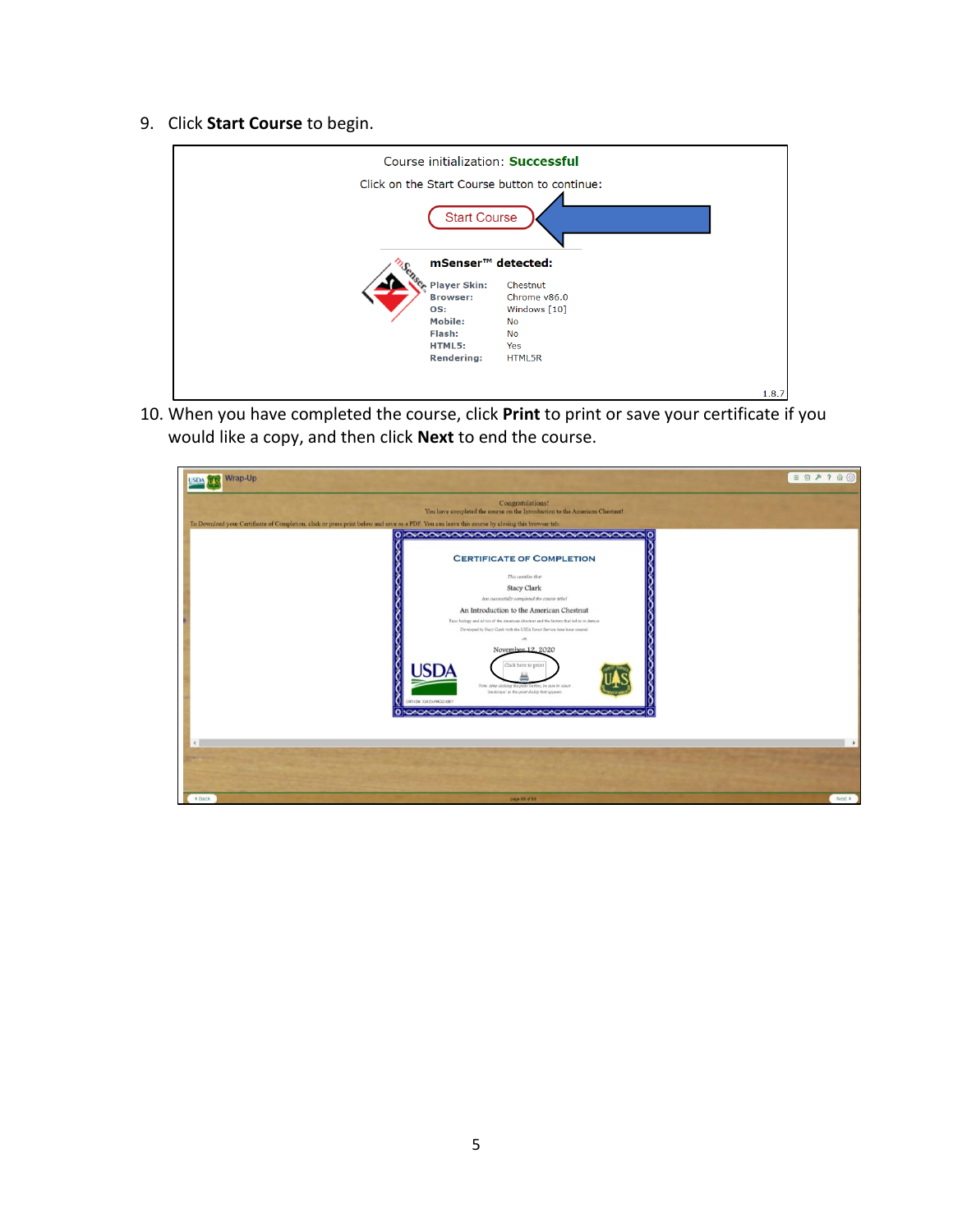## <span id="page-5-0"></span>Tips for Navigation in the Course

**1. Maximize** your screen and **turn up** your volume so you can hear the audio. You can also click on the closed captioning button to read the audio text. **Is the audio playing?**  Depending on your device, browser settings, etc. you may have to manually start the audio by clicking or pressing the "**play button**" at the bottom of the page.



2. If you click on external links in the course, **DO NOT** use the Back button. You will be directed to a new web browser page. **Click on the original browser window** to return to the course.